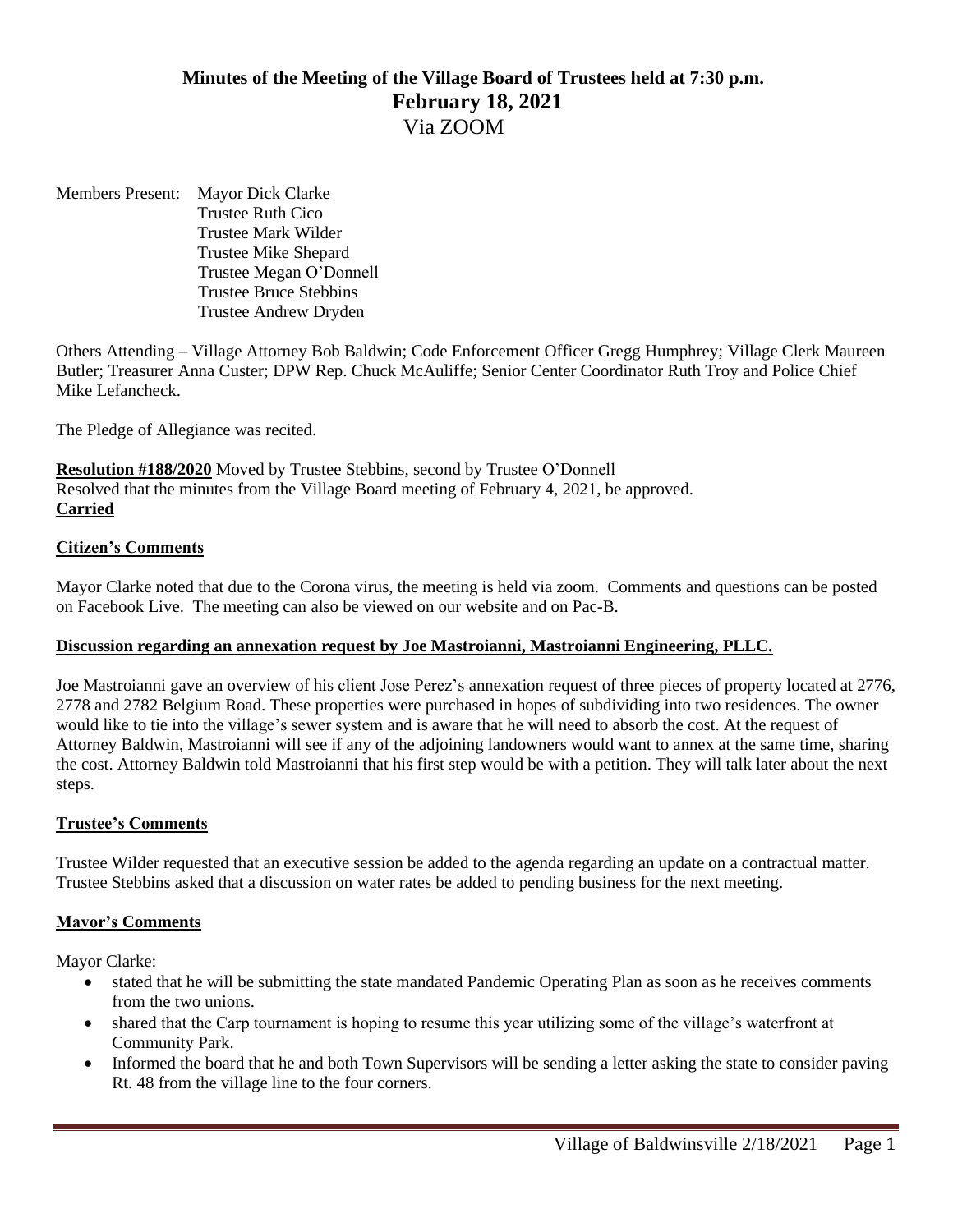- Noted that PMI promoter Chuck Chao is hoping to be able to have concerts again this year. NYS Canals are considering having a longer season than last year. The Chamber reached out to local businesses to find out how this would impact their businesses.
- Resident Vicki Freyleue is heading a community supported lights on the bridge campaign. She would go through a 501C3.

# **Department Heads**

Codes Officer Gregg Humphrey reminded village property owners to clear their sidewalks, not to push the snow in the road or on someone else's property.

Clerk Maureen Butler informed the board that the \$58,000.00 PILOT check was received from OCIDA for Landings at Meadowood (Morgan Apartments).

Butler noted that the village tax bills will be out on March  $1<sup>st</sup>$ . Since the building is locked, payment by mail is recommended. There is a drop box outside of village hall for payments. If a receipt is requested, leave the entire bill and we will stamp it and send it back. Online credit card payments can be processed on the county site.

Treasurer Anna Custer had emailed the January financials to the board and had noted that it does not reflect the other half of the infrastructure money that was just received but does reflect the balance of the mortgage tax funding.

Senior Center Coordinator Ruth Troy mentioned a couple of March events including a "senior fair" and a "bag drive up". In addition, the Rotary is doing a free St. Patrick's traditional dinner for pick up or delivery. A reservation is a must.

Chuck McAuliffe reminded the residents to keep their garbage cans in their driveway and out of the road. The snowplows cannot stop at every house and move them so they will just hit them out of the way.

McAuliffe reported that the renovation that the DPW is doing at the Senior Center has been completed.

They will be starting the redo of two of the wells next week so the Canton Street well will be taking care of the brunt of the water pumping. Trustee Wilder asked that McAuliffe compare well development reports to see whether specific capacity has dropped.

Chief Lefancheck reminded the residents that the police department offers house checks. One of the officers will check your residence if you are out of town. Contact the department to begin this service.

Lefancheck noted that due to Covid there has been a reduction in traffic stops and larceny calls but not in domestic incidents and mental health calls.

# **Pending Business**

# **Discussion - W.E.P. proposal**

# **New Business**

# • **2021 Canton Woods Senior Center Agreement**

**Resolution #189/2020** Moved by Trustee Dryden, second by Trustee O'Donnell

Resolved to authorize the mayor to sign the **2021 Canton Woods Senior Center Agreement** between the Towns of Van Buren and Lysander and the Village of Baldwinsville.

# **Carried.**

Attorney Baldwin stated that he had sent the agreement to both towns but had not heard anything back. Except for the date this is the same agreement that was approved at the latter part of last year.

Trustee Stebbins divulged his opinion regarding the dollar amount that the two towns contribute. Stebbins also noted that village residents pay for Canton Woods through their village tax as well as their town tax. This is not right.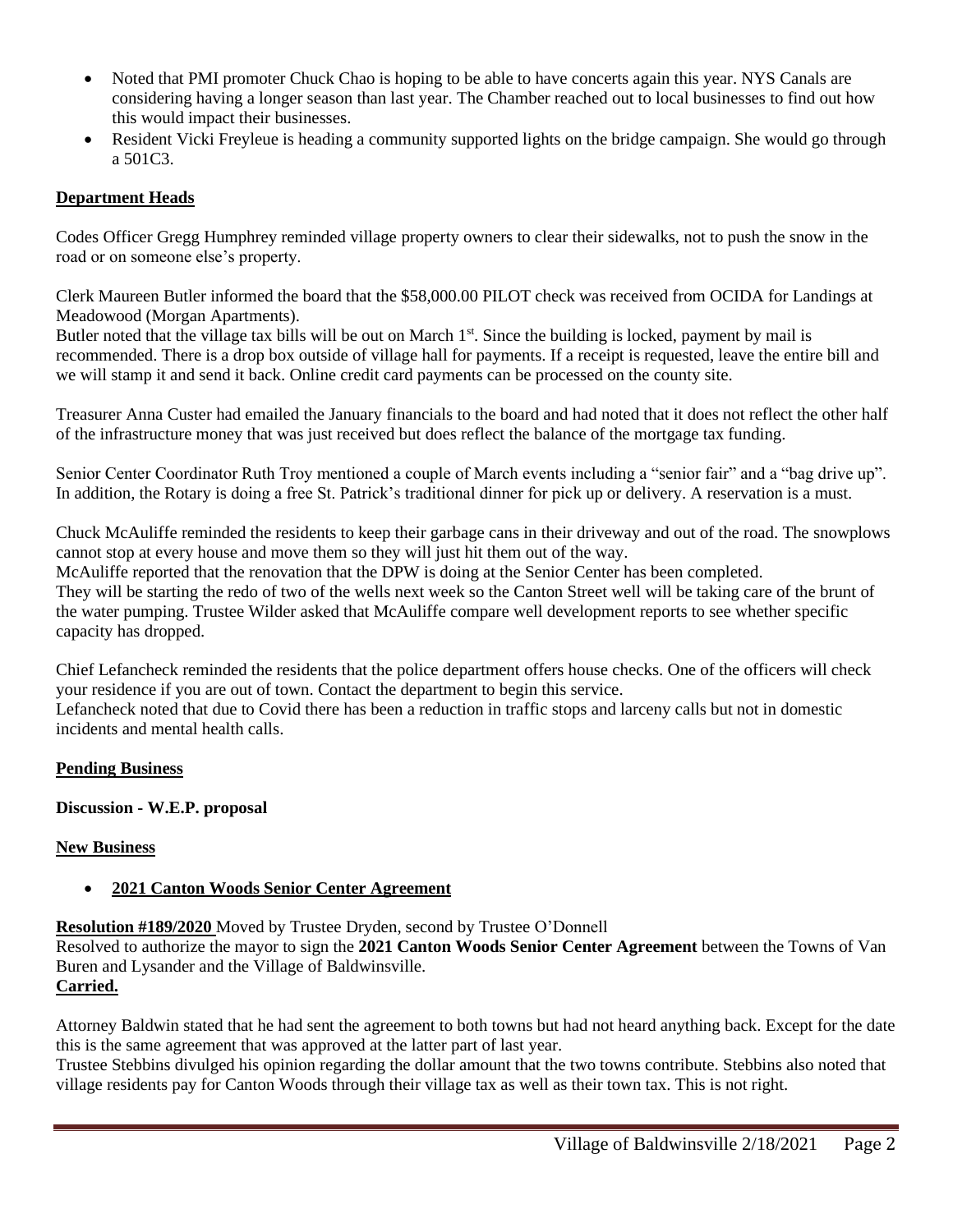• **2021 Intermunicipal Wastewater Agreement -Sanitary Sewer/Pump Station Maintenance Services**

# **Resolution #190/2020** Moved by Trustee Stebbins, second by Trustee Dryden

Resolved to authorize the mayor to sign the **2021 Intermunicipal Wastewater Agreement -Sanitary Sewer/Pump Station Maintenance Services** with the Onondaga County Department of Water Environment Protection. **Carried.**

This is the County's standard/annual agreement that provides services to the municipality. In the past, the only item that we have borrowed has been the camera. Attorney Baldwin, after reviewing the agreement, noted that the County upon request can assist the village engineer with data mapping facility documentation, including technical review of proposed pump stations.

# • **Vision Plan Renewal**

**Resolution #191/2020** Moved by Trustee O'Donnell, second by Trustee Dryden Resolved to approve the renewal of the Shelterpoint (NVA) vision plan at the same rates as the current benefit year. **Carried.**

Clerk Butler had reached out to the two union reps and the board with a comparison of vision plans to see if anyone was interested in changing to a different one.

# • **Credit Card Contract for Taxes – Hamer Enterprises**

# **Resolution #192/2020** Moved by Trustee Dryden, second by Trustee Shepard

Resolved to authorize the Clerk to sign the contract with Hamer Enterprises for their credit card services through Etax/County of Onondaga tax system and to authorize the Treasurer to sign the financial authorization. **Carried.**

Village Clerk Maureen Butler informed the board that this credit card program will streamline the posting and funds transmittal for the village. This system goes hand in hand with the County's Etax program that we utilize.

# • **Public Hearing Set – 5 Year Community Development Plan**

**Resolution #193/2020** Moved by Trustee Wilder, second by Trustee O'Donnell

Resolved to set a Public Hearing for Thursday, March 4, 2021, at 7:30 p.m. to hear comments regarding the 2021 Community Development Funding Requests and amendments to the Five-Year Community Development project plan. **Carried.**

# • **Executive Session**

**Resolution #194/2020** Moved by Trustee Cico, second by Trustee Wilder Resolved that the board retire into executive session regarding a contract update at 8:25 p.m. **Carried**

**Resolution #195/2020** Moved by Trustee O'Donnell, second by Trustee Wilder Resolved that the board returned from executive session at 8:37 p.m. **Carried**

# • **Motion to pay bills as audited**

**Resolution #196/2020** Moved by Trustee Wilder, second by Trustee Cico Resolved to pay the bills from their proper accounts, after audit.